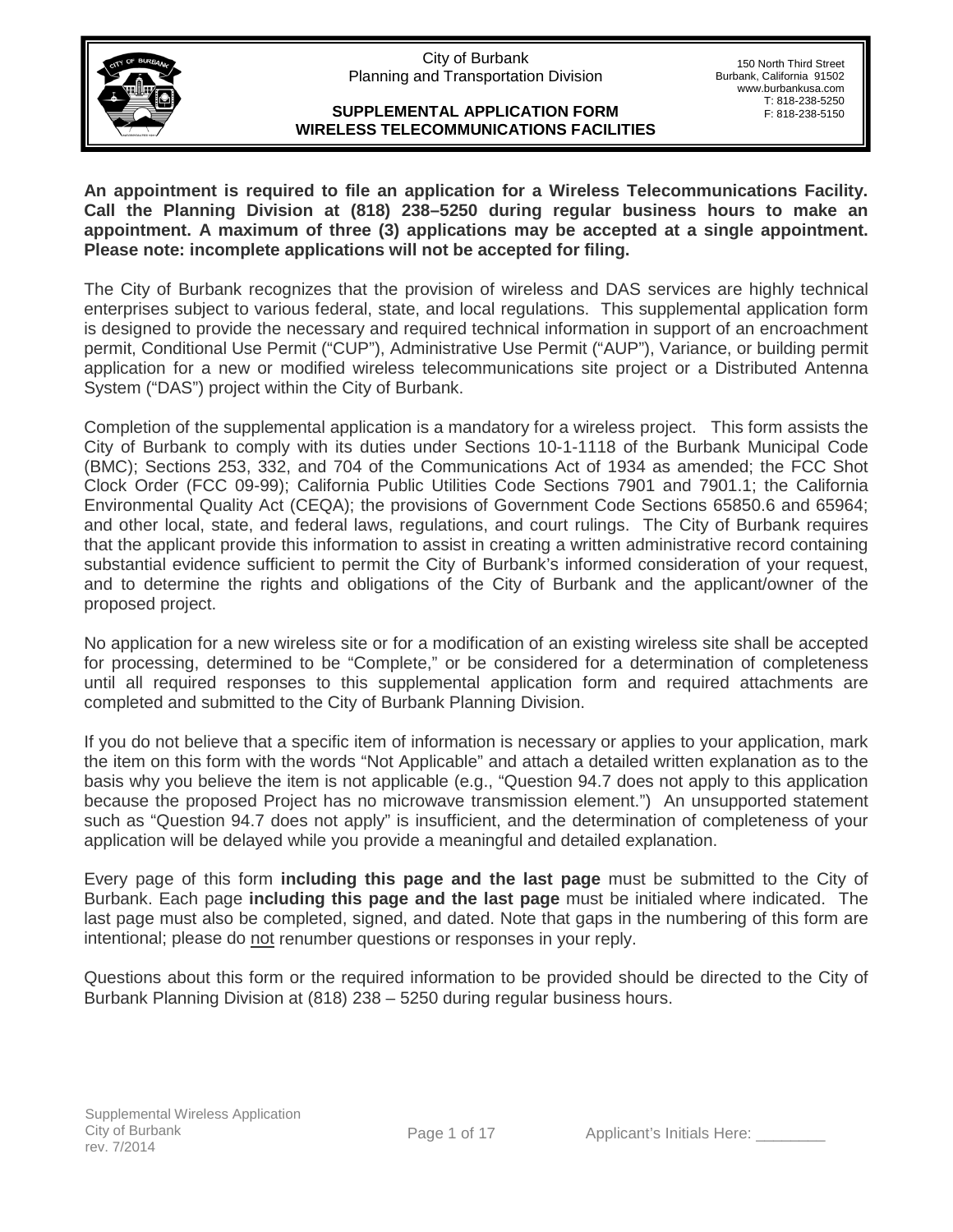|       | Project Location and Applicant information                                                                      |       |                               |
|-------|-----------------------------------------------------------------------------------------------------------------|-------|-------------------------------|
| 1.01: | <b>Project Physical Address</b>                                                                                 |       |                               |
| 1.02: | Applicant's Site Number<br>(i f any)                                                                            |       |                               |
| 1.03: | Assessor's Parcel Number:                                                                                       |       |                               |
| 1.04: | Legal Name of Applicant<br>(Wireless Carrier or DAS Firm,<br>referred to in this for as the<br>"Project Owner") | Owner | <b>Owner's Representative</b> |
| 1.05: | <b>Applicant Representatives</b><br>name is:                                                                    |       |                               |
| 1.06: | Applicant's Address Line 1:                                                                                     |       |                               |
| 1.07: | Applicant's Address Line 2:                                                                                     |       |                               |
| 1.08: | Applicant's Address Line 3:                                                                                     |       |                               |
| 1.09: | <b>Applicants Address Line 4:</b>                                                                               |       |                               |
| 1.10: | Applicant's Phone number:                                                                                       |       |                               |
| 1.11: | Applicant's Mobile number:                                                                                      |       |                               |
| 1.12: | Applicant's Fax number:                                                                                         |       |                               |
| 1.13: | Applicant's Email address                                                                                       |       |                               |

# 1.00: **Project Location and Applicant Information**

1.14 Does the scope of work that pertains to the proposed project qualify it as an Eligible Facilities Request pursuant to section 6409(a) of the Middle Class Tax Relief and Job Creation Act of 2012?

\_\_\_Yes \_\_\_No

1.15 If the answer to 1.14 is Yes, please attach an additional document explaining how the project falls under the criteria of an Eligible Facilities Request. Designate this exhibit as "Exhibit 1.15."

Initial here \_\_\_\_\_\_\_ to indicate that Exhibit 1.14 is attached to this form.

- 1.16 Provide the City of Burbank Business License number for the Applicant or Applicant's firm listed in 1.10: \_\_\_\_\_\_\_\_\_\_\_\_\_\_\_\_\_\_\_\_\_\_\_\_\_\_\_\_
- 1.20 Proceed to Section 2.00.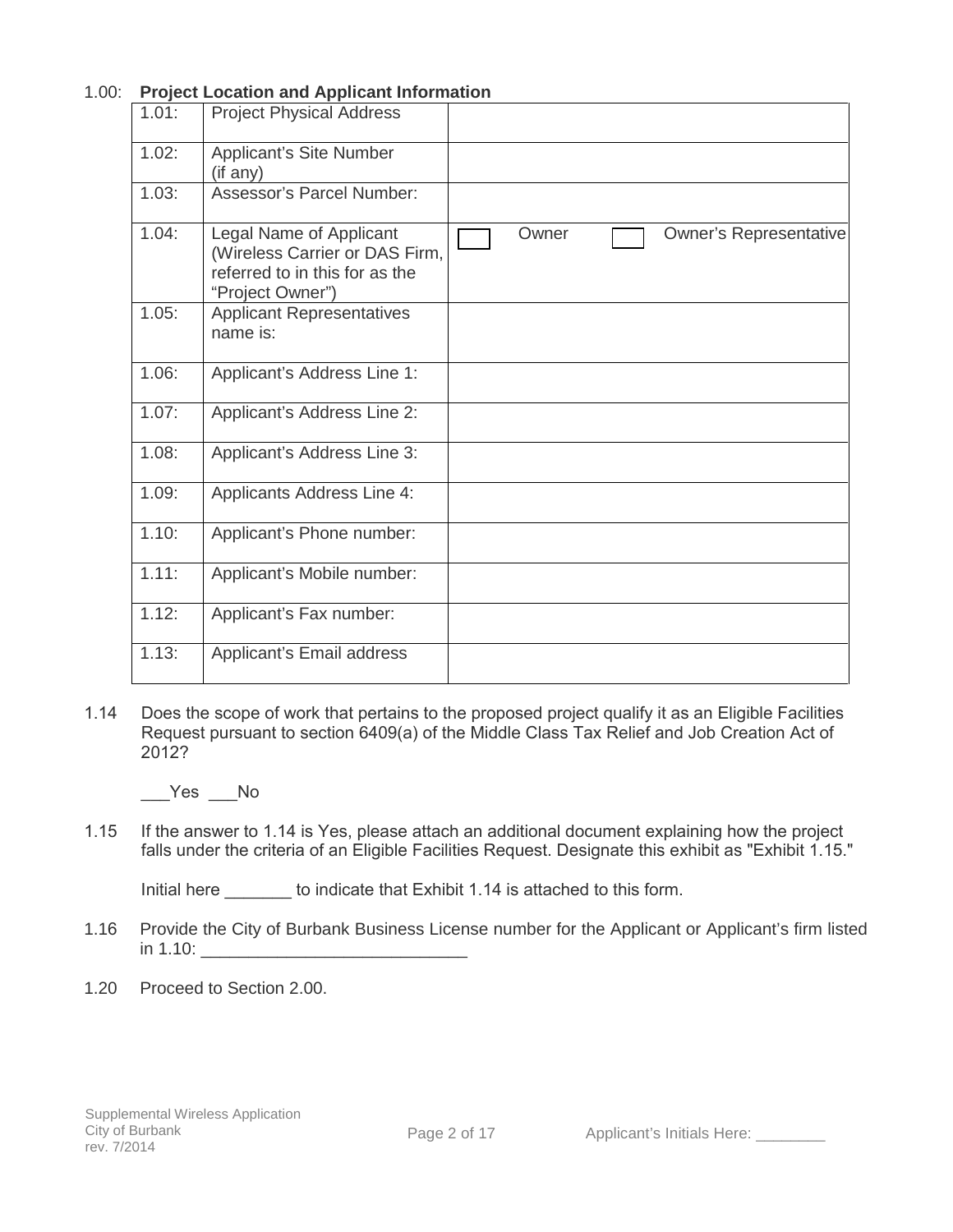### 2.00: **Project Owner Information and CPCN Information**

2.03: Attach a letter of agency appointing the Applicant's Representative as the agent for the Project Owner in connection with this application. Designate the letter of agency as "Exhibit 2.03."

Initial here to indicate that Exhibit 2.03 is attached to this form.

2.05: Attach a letter of agency appointing the Applicant's Representative as the agent for the underlying Property Owner in connection with this application. Designate the letter of agency as "Exhibit 2.05."

*Initial here* to indicate that Exhibit 2.05 is attached to this form.

- 2.07: Does the Project Owner hold a California Public Utilities Commission 'Certificate of Public Convenience and Necessity' (CPCN) for any service to be provided by this project?  $\sqrt{Y}$ es  $\sqrt{Y}$ No
- 2.08: If the answer to 2.07 is No, proceed to Section 3.01.
- 2.10 Provide a true and complete copy of the Project Owner's CPCN and mark it as "Exhibit 2.10."

 *Initial here \_\_\_\_\_\_\_* to indicate that the Exhibit 2.10 is attached to this form.

2.20 Proceed to Section 3.00.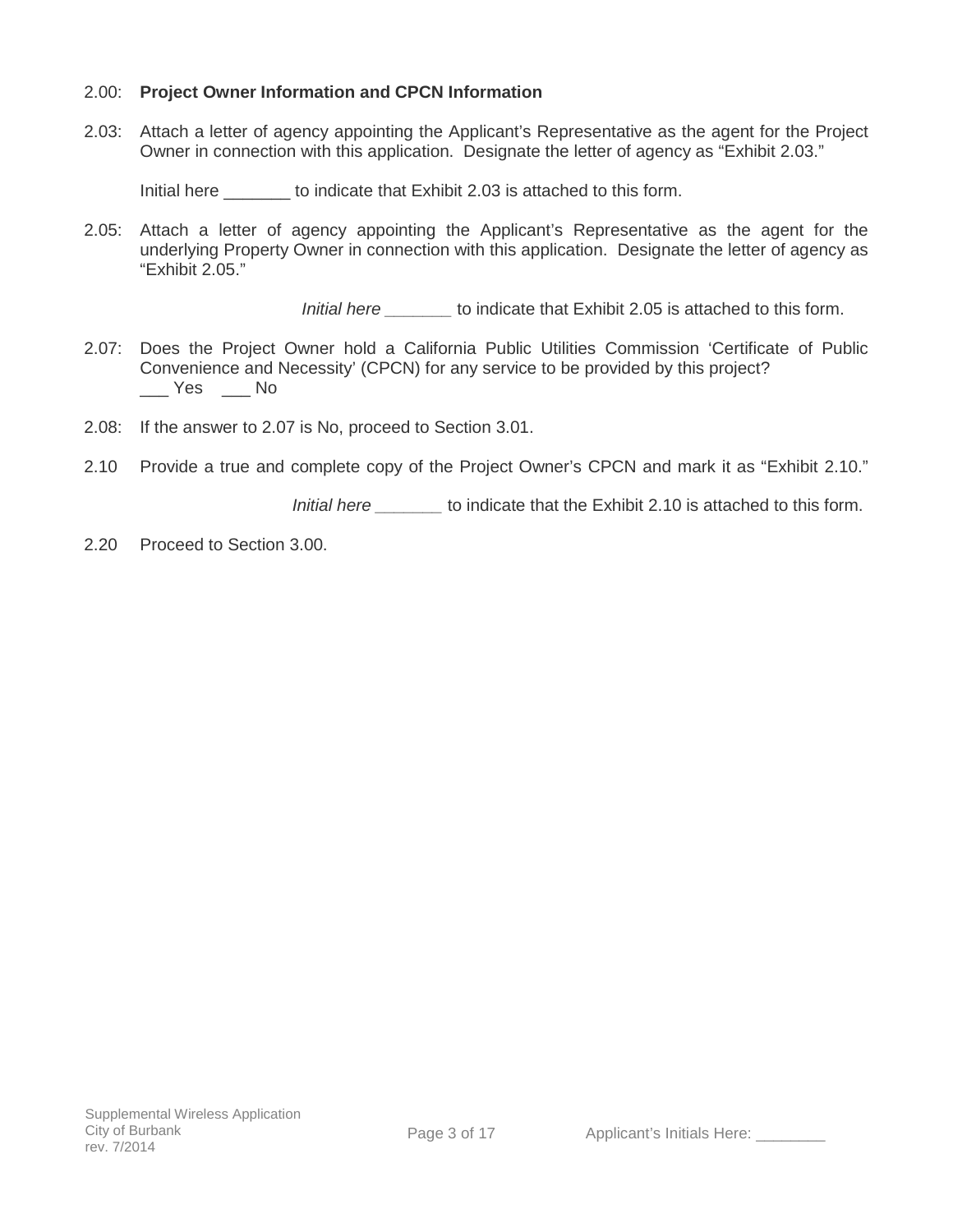## 3.00: **FCC License / RF Safety Compliance / FAA Compliance**

3.01: For each entity that will be using the Project site, provide the information in this section. If more than one entity will be using the Project site, provide separate information for each entity using the project site.

Note to DAS provider applicants who are NOT the licensee to be transmitted from the site or who are not in sole control of the RF emissions from the Project: The required information in this Section must be provided on the letterhead of each entity. Each such response must also be signed by an authorized representative of the FCC licensee or the entity in control of the RF emissions, as well as that person's printed name and title, address and telephone number.

3.02: For questions 3.03 through 3.09 inclusive, disclose all information for each proposed Radio Frequency signal emitter ("RF Emitter") at the project site. 3.03: Name of RF Emitter:

| 3.04: | RF Emitter's Address Line 1:                                                                                                                                                                                                                    |                                                                                                                                                                                                                                |
|-------|-------------------------------------------------------------------------------------------------------------------------------------------------------------------------------------------------------------------------------------------------|--------------------------------------------------------------------------------------------------------------------------------------------------------------------------------------------------------------------------------|
| 3.05: | RF Emitter's Address Line 2:                                                                                                                                                                                                                    |                                                                                                                                                                                                                                |
| 3.06: | RF Emitter's Phone number:                                                                                                                                                                                                                      |                                                                                                                                                                                                                                |
| 3.07: | RF Emitter's Fax number:                                                                                                                                                                                                                        |                                                                                                                                                                                                                                |
| 3.08: | RF Emitter's Contact E-mail address:                                                                                                                                                                                                            |                                                                                                                                                                                                                                |
| 3.09: | Use of facility:<br>(Check all that apply)<br>Notice: Applicants not operating _ Broadcast TV<br>under their own FCC license(s)<br>must mark "Other" and disclose<br>of all information required here for<br>all entities that use the project. | _ Amateur Radio<br>_ Broadcast Radio<br>_ Cellular telephone<br>_ Enhanced Specialized Mobile Radio<br>_ Microwave<br>_ PCS telephone<br>$\equiv$ Paging<br>SMR/ESMR<br>WiMax/WIFI<br>_ Satellite Uplink/ Satellite _ Downlink |
| 3.10: | Project latitude and longitude:                                                                                                                                                                                                                 | $N$ and $N$ and $N$ and $N$ and $N$ and $N$ and $N$ and $N$ and $N$ and $N$ and $N$ and $N$ and $N$ and $N$ and $N$ and $N$ and $N$ and $N$ and $N$ and $N$ and $N$ and $N$ and $N$ and $N$ and $N$ and $N$ and $N$ and $N$ a  |
| 3.11: | Specify DATUM used above:                                                                                                                                                                                                                       | __ WGS84 __ NAD23 __ NAD83<br>Other DATUM (specify): <u>Community of</u>                                                                                                                                                       |
| 3.12: | Project maximum height (ft. AGL):                                                                                                                                                                                                               |                                                                                                                                                                                                                                |
| 3.13: | Bottom of lowest transmitting                                                                                                                                                                                                                   | antenna (ft. AGL):                                                                                                                                                                                                             |
| 3.14: | RF Emissions ("Rad") center of                                                                                                                                                                                                                  | the lowest transmitting antenna (ft. AGL):                                                                                                                                                                                     |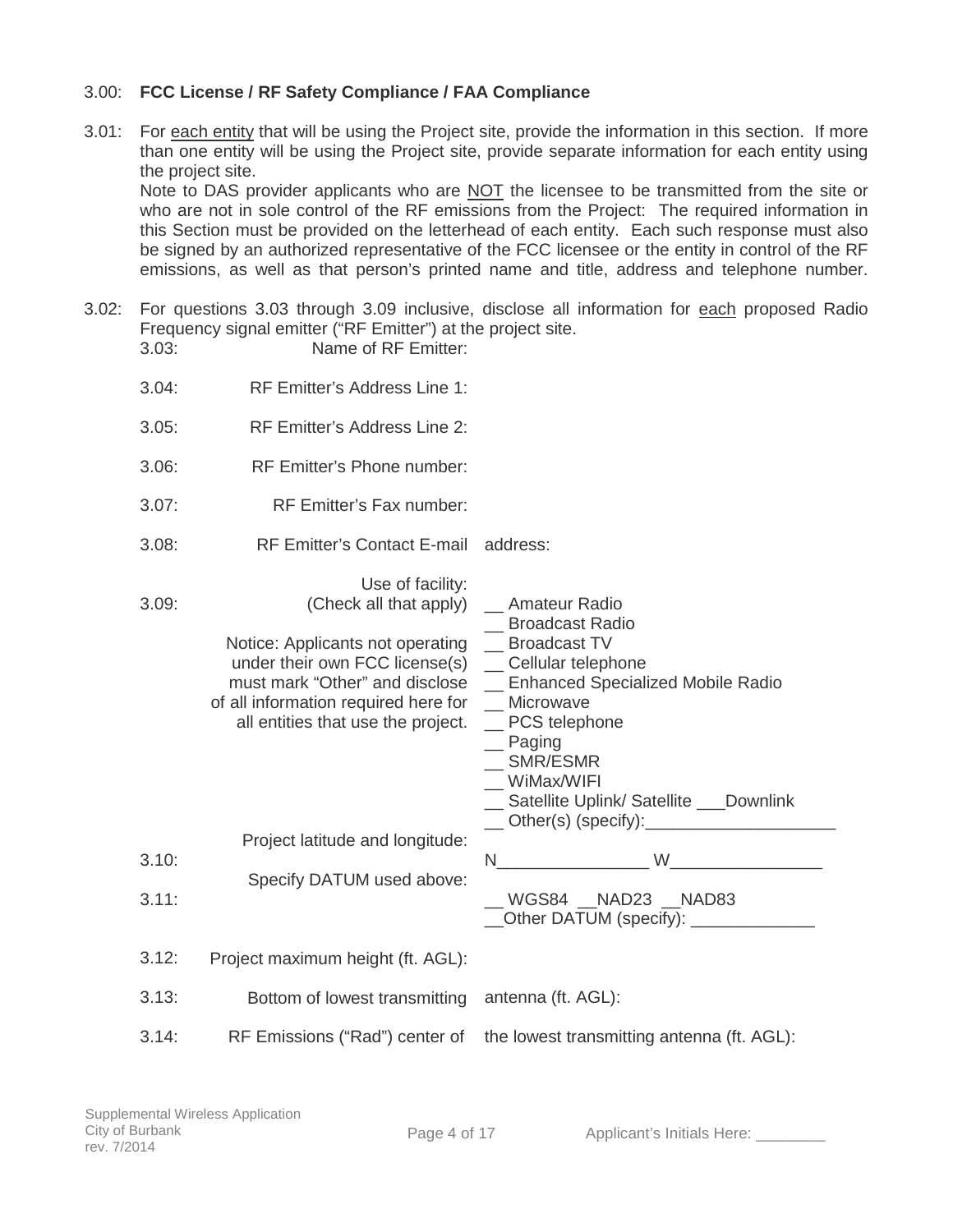3.15: For each licensee (i.e., "ABC Wireless" or "XYZ Wireless"), *and* for each radio service (i.e., "PCS" or "Cellular"), complete and attach a separate two page "Appendix A" form from "A Local City Official's Guide to Transmitting Antenna RF Emission Safety: Rules, Procedures, and Practical Guidance" available by download directly from the FCC at http://www.fcc.gov/oet/rfsafety/ (the "Appendix A Form"). Ensure that all proposed emissions from this project are accounted for on the Appendix A Forms you submit.

Distributed Antenna System (DAS) providers: Unless the DAS provider is the FCC licensee for the proposed project or the emissions from the site are solely for the DAS provider's own transmissions, the DAS provider must provide an Appendix A form completed by each wireless carrier or wireless service provider to be transmitted through the Project at each wireless site. Appendix A Forms completed by a DAS provider are unacceptable if they are not the FCC licensee for the particular wireless service(s) to be transmitted through the project.

Designate all completed Appendix A Forms as "Exhibit 3.15."

For collocation projects: In addition to the Appendix A Form(s) which you must submit in connection with the project identified in this application, you must also submit an Appendix A Form for each collocated RF emitter. Designate any additional RF safety compliance information as "Exhibit 3.15-A."

For consistency, all Appendix A forms submitted must use effective radiated power (ERP) units of measure. Do not use effective isotropic radiated power (EIRP). To verify your understanding of this requirement, you must append the letters "ERP" following each wattage listing in each Appendix A form you submit.

*Initial here* **b** to indicate that all required Exhibit 3.15 and 3.15-A forms are attached to this form.

3.16 Considering your response in Exhibit 3.15, above, and any other identifiable RF emitters that FCC OET Bulletin 65 requires be evaluated in connection with this Project, are all portions of this Project cumulatively "categorically excluded" under FCC OET 65 requirements?

\_\_\_ Yes \_\_\_ No

- 3.17: Does the project design or location require the Applicant to file an FAA Form 7460 or other documentation under Federal Aviation Regulation Part 77.13 et seq, or under the FCC rules? \_\_\_ Yes \_\_\_ No
- 3.18: If the answer to 3.17 is NO proceed to Section 4.00.
- 3.19: Attach complete copies of all required FAA/FCC forms including all Exhibits and exhibits thereto, including without limitation FAA Form 7460. Designate this exhibit as "Exhibit 3.17."

*Initial here* to indicate that Exhibit 3.17 is attached to this form.

3.30 Proceed to Section Section 4.00.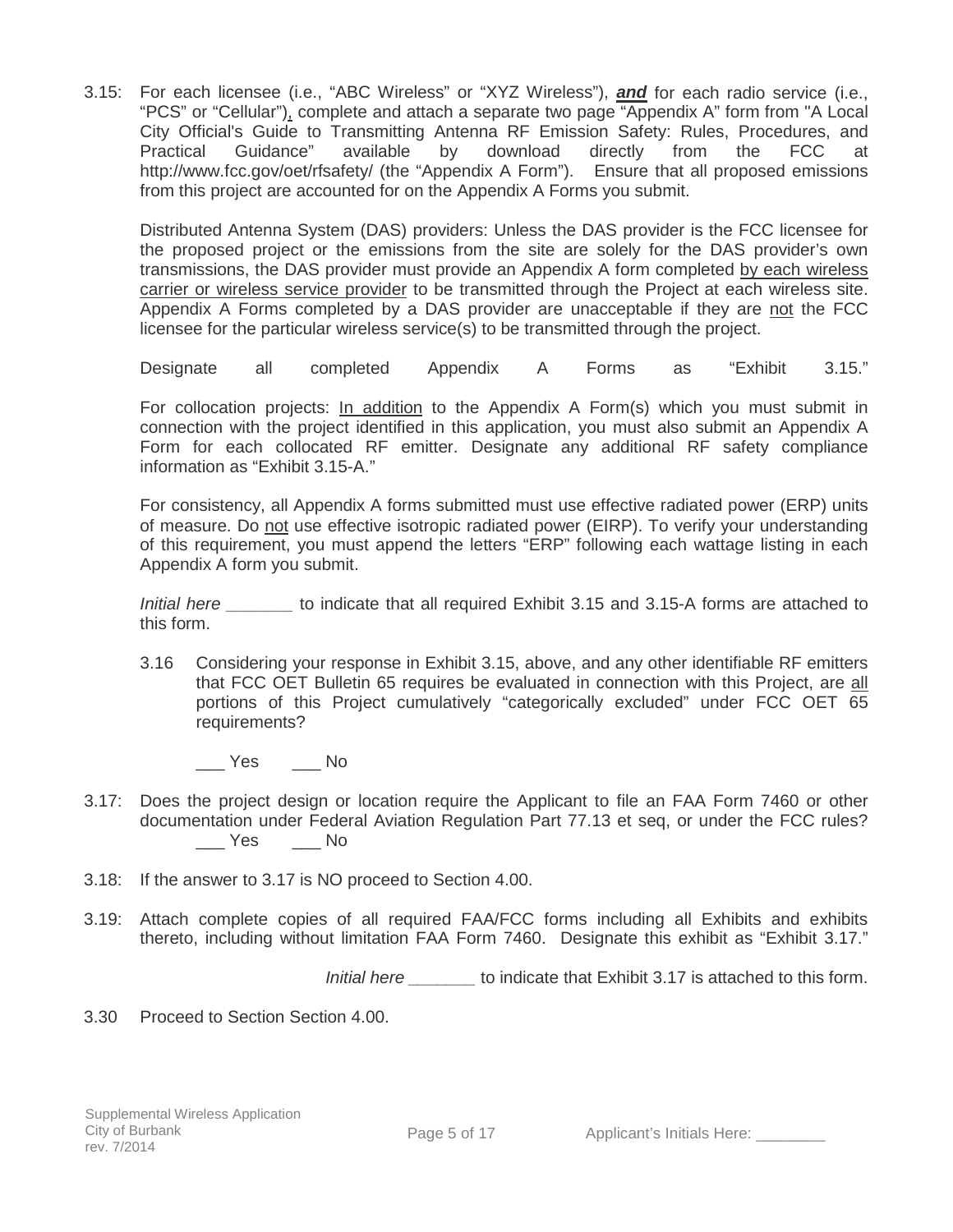### 4.00: **Project Purpose**

- 4.02 Distributed Antenna System (DAS) providers applicants: Unless the DAS provider is the FCC licensee for the proposed project or the emissions from the site are solely within the DAS provider's control, the answers to this Section 4 must be provided by the each wireless user that will be transmitting RF emissions from the Project Site, and those answers must be provided on the letterhead of the wireless user and signed by an authorized signer of the wireless user. Each such response must also be signed by an authorized representative of the wireless user, as well as that person's printed name and title, address and telephone number.
- 4.03: For each entity that will be using the Project site, provide the information this section. If more than one person/legal entity, provide separate information for each person/legal entity using the Project site.
- 4.05: Indicate the dominant purpose of the Project (check one or more, then proceed as directed):

Add network capacity without adding significant new RF coverage area; Proceed to Section 4.10.

Provide significant new radio frequency coverage in an area not already served by radio frequency coverage; Proceed to Section 4.10.

\_\_ Increase the existing RF signal level in an area with existing radio frequency coverage; Proceed to Section 4.10.

\_\_ Other; Proceed to Section 4.07.

4.07 Attach a written statement fully and expansively describing all portions or elements of the "Other" dominant purpose of this Project. Designate this exhibit as "Exhibit 4.07."

*Initial here \_\_\_\_\_\_\_* to indicate that Exhibit 4.07 is attached to this form.

- 4.10 Is this Project intended to close or reduce an asserted "significant gap" in a wireless telecommunications network? \_\_\_ Yes \_\_\_ No
- 4.11 If the answer to 4.10 is NO proceed to Section 4.20.
- 4.12 Attach a written statement fully and expansively describing the following:
	- a. A clear description of the geographic boundary of the claimed significant gap area; and
	- b. Attach a street-level map showing the geographic boundary of the claimed significant gap stated in 4.12(a); and
	- c. Identify the size of the area, in units of square miles, of the claimed significant gap; and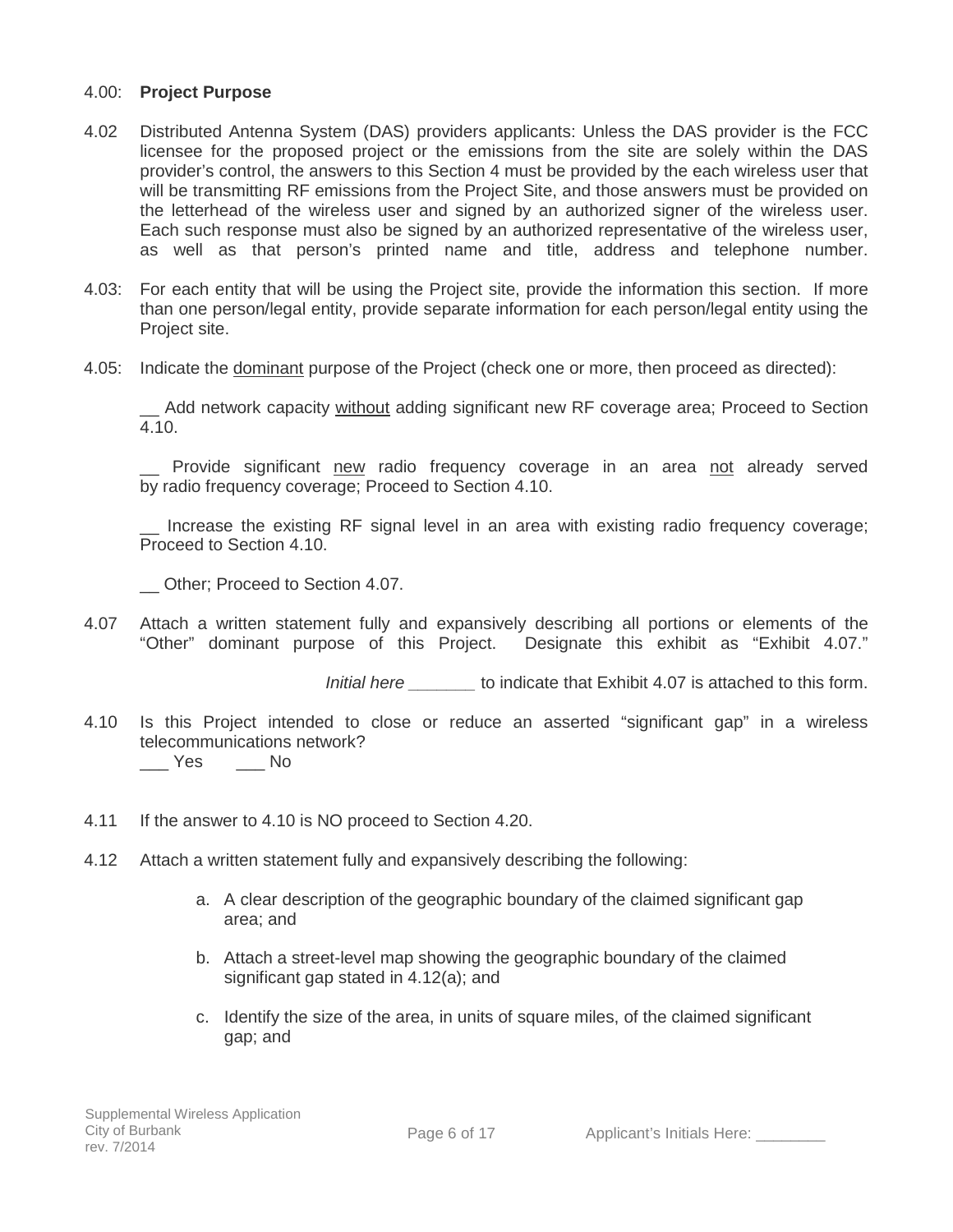- d. Explain exactly the definition of the term "significant gap" as it applies to this project; and
- e. Explain exactly how the definition of significant gap term defined in 4.12(d) was developed, and identify who developed that definition, and when the definition was developed; and
- f. Discuss whether the significant gap term defined in 4.12(d) is identical to that term as used by some or all wireless carriers in the City of Burbank and/or the wireless industry as a whole, or whether that information is unknown; and
- g. Specify whether the definition of "significant gap" provided in 4.12(d) is the same definition used in by this applicant and owner in all of its prior projects submitted to the City of Burbank, and if not, explain all differences and the reasons for the differences; and
- h. Discuss in detail all of the following in relation to the claimed significant gap area only (where you have relied on external data sources, identify those sources in your response):
	- 1. Whether claimed significant gap affects significant commuter highway or railway, and if so, name each highway or railway, and how affected; and
	- 2. Describe in detail the nature and character of that area or the number of potential users in that area who may be affected by the claimed significant gap; and
	- 3. Describe whether the proposed facilities are needed to improve weak signals or to fill a complete void in coverage, and provide proof of either; and
	- 4. If the claimed significant gap covers well-traveled roads on which customers lack roaming capabilities, identify all such well-traveled roads by name within the claimed significant gap area and provide road use information about each such road; and
	- 5. If one or more "drive tests" has been conducted within the claimed significant gap area, discuss in detail the methodology of how the test(s) was conducted, including details about the test equipment model numbers and location of the test equipment and antennas in or on the test vehicle, and provide all of the objective data collected during the drive test in .XLS or .CSV or similar portable spreadsheet format; and
	- 6. If the claimed significant gap affects a commercial district, show the boundaries of the district on the map; and
	- 7. If the claimed significant gap poses a public safety risk, describe in detail the claimed risk, and then expansively discuss the basis for this claim; and
- i. If the claimed significant gap is based in whole or in part on factors regarding any factor related to switching center capacity; dropped calls; failed hand-offs; interference from or to other cell sites; pilot channels; site hopping; degraded RXQUAL; degraded Ec/Io; and/or any failure to meet any carrier transmission goal or percentage goal, attach at least the most recent twelve months of historical data by month documenting at least (1) the results or numerical data of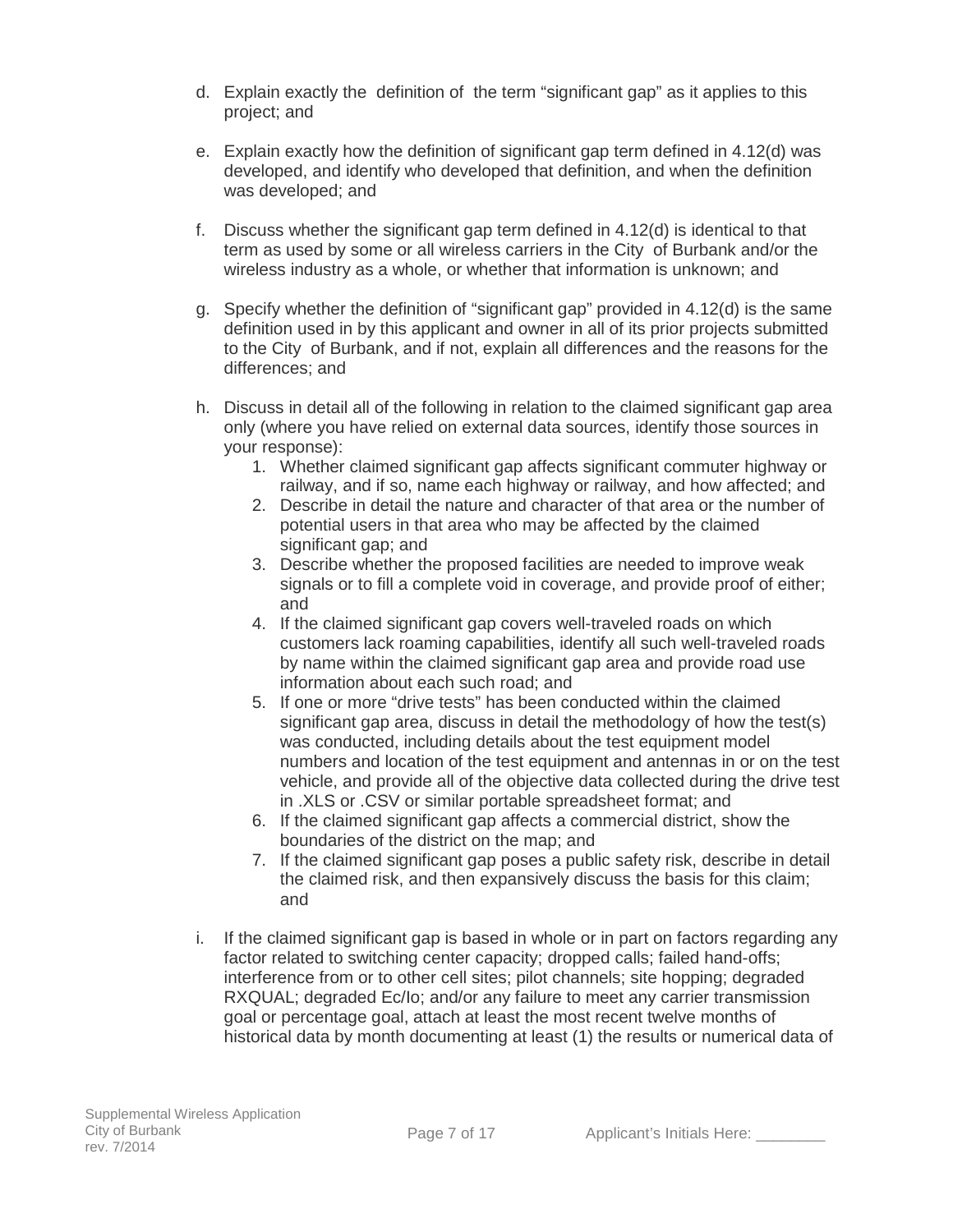each claimed parameter; (2) the wireless carrier's numerical and percentage requirements for each such claimed perimeter; (3) the total number of calls attempted for each month both successfully and unsuccessfully completed; (4) the total number of calls that were not completed including failed originations; failed hand-offs; and non-normal call terminations; and (5) for every such claimed parameter that is not categorized by way of number or percentage, provide the data in the way kept by the carrier; and

j. Provide all other relevant information you want the City of Burbank to consider when evaluating your claim of a significant gap.

Designate this exhibit as "Exhibit 4.12." *Initial here* to indicate that Exhibit 4.12 is attached to this form.

- 4.13 Is the proposed project the least intrusive means to close the significant gap claimed and described in 4.12? \_\_\_ Yes \_\_\_ No
- 4.14 If the answer to 4.13 is NO proceed to Section 4.20.
- 4.15 Attach a written statement fully and expansively describing at a minimum:
	- a. Why this project is the least intrusive means to close the significant gap claimed and described in 4.12.
	- b. Identify and discuss all alternative sites and means considered to close the significant gap claimed and described in 4.12.
	- c. Whether two or more sites in lieu of the site proposed in Section 1 could close the significant gap claimed and described in 4.12, or to reduce the significant gap to be less than significant, with less impact on the community as compared with a single site? If the answer is no, please explain in narrative format the basis for that answer.
	- d. Whether the City of Burbank requiring two or more sites in place of the site proposed in Section 1 would prohibit or have the effect of prohibiting the applicant from providing any interstate or intrastate telecommunications service. If the response asserts that a prohibition or effective prohibition would occur, explain in detail in narrative form all of the reasons why it would.
	- e. Include and attach all information whatsoever you relied on in reaching your affirmative determination in 4.13.
	- f. Include any other information you believe would assist the City of Burbank make findings regarding whether the proposed project is the least intrusive means of closing the significant gap claimed and described in 4.12, or to reduce the significant gap to be less than significant.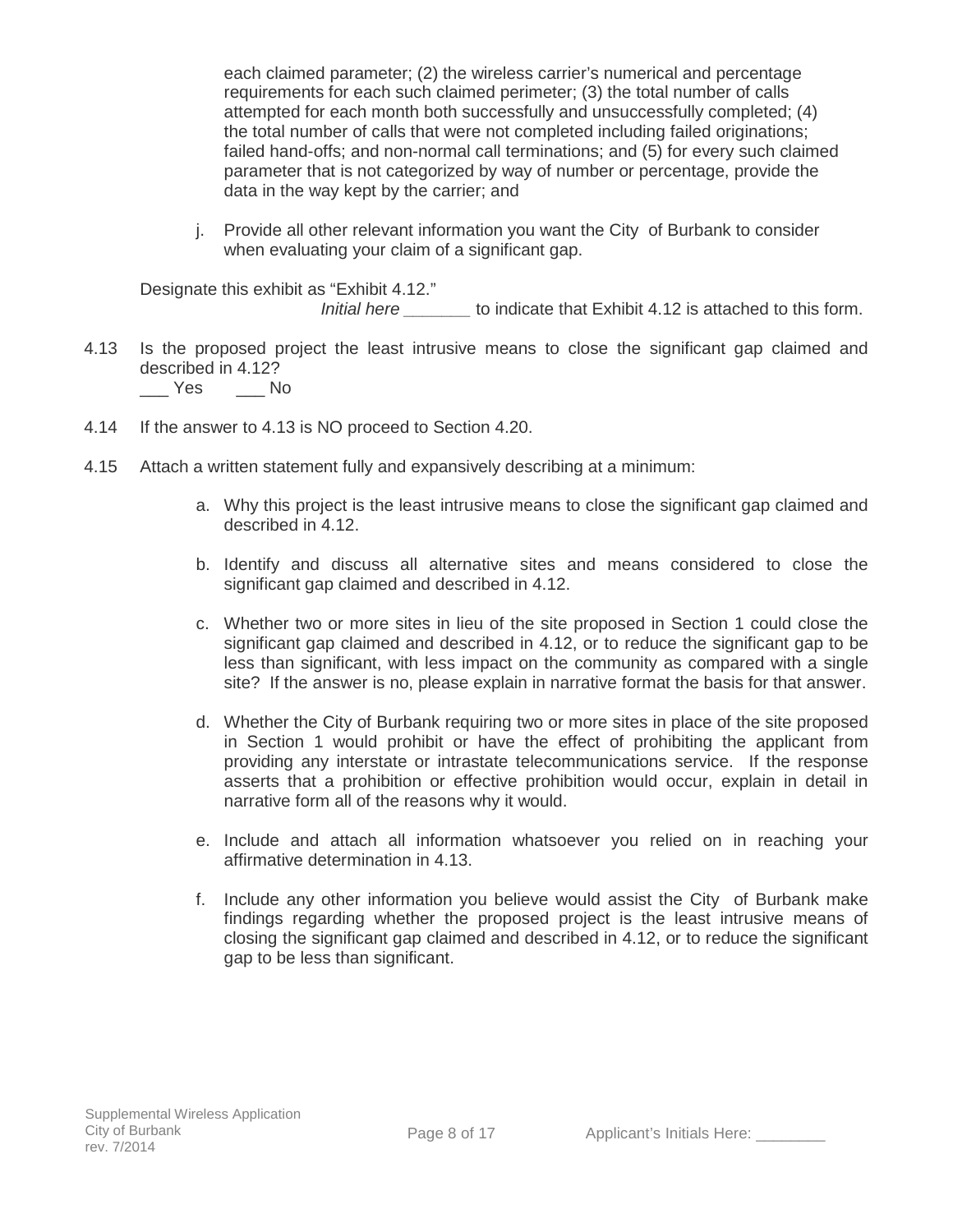Designate this exhibit as "Exhibit 4.15."

*Initial here* **b** to indicate that Exhibit 4.15 is attached to this form. Proceed to Section 4.20.

4.20 If any portion of the project is to utilize radio spectrum that does not require an FCC license, identify in detail the portions of the project that used unlicensed spectrum.

Designate this exhibit as "Exhibit 4.20."

*Initial here \_\_\_\_\_\_\_* to indicate that Exhibit 4.20 is attached to this form.

- 4.25 Is this project designed to use any form of direct site-to-site light-of-sight radio interconnection (i.e., microwave or donor/donee configuration, for example) with another existing or currently planned site? \_\_\_ Yes \_\_\_ No
- 4.26: If the answer to 4.25 is NO proceed to Section 4.30.
- 4.27: Attach a detailed written statement fully and expansively describing the radio interconnection proposed, and identify all other existing or planned sites that will be interconnected with this project. Designate this exhibit as "Exhibit 4.27."

*Initial here* to indicate that Exhibit 4.27 is attached to this form.

- 4.30: Does the applicant assert that this project is subject to 47 U.S.C. § 1455(a) [Section 6409(a) of the Middle Class Tax Relief Act of 2013]?  $\_\_\$  Yes  $\_\_\_\$  No
- 4.36: If the answer to 4.30 is NO proceed to Section 5.00.
- 4.37: Attach a detailed written statement fully and expansively describing all of the reasons upon which the applicant believes that 47 U.S.C. § 1455(a) applies to this application. Designate this exhibit as "Exhibit 4.37."

*Initial here \_\_\_\_\_\_\_* to indicate that Exhibit 4.37 is attached to this form.

4.40: Proceed to Section 5.00.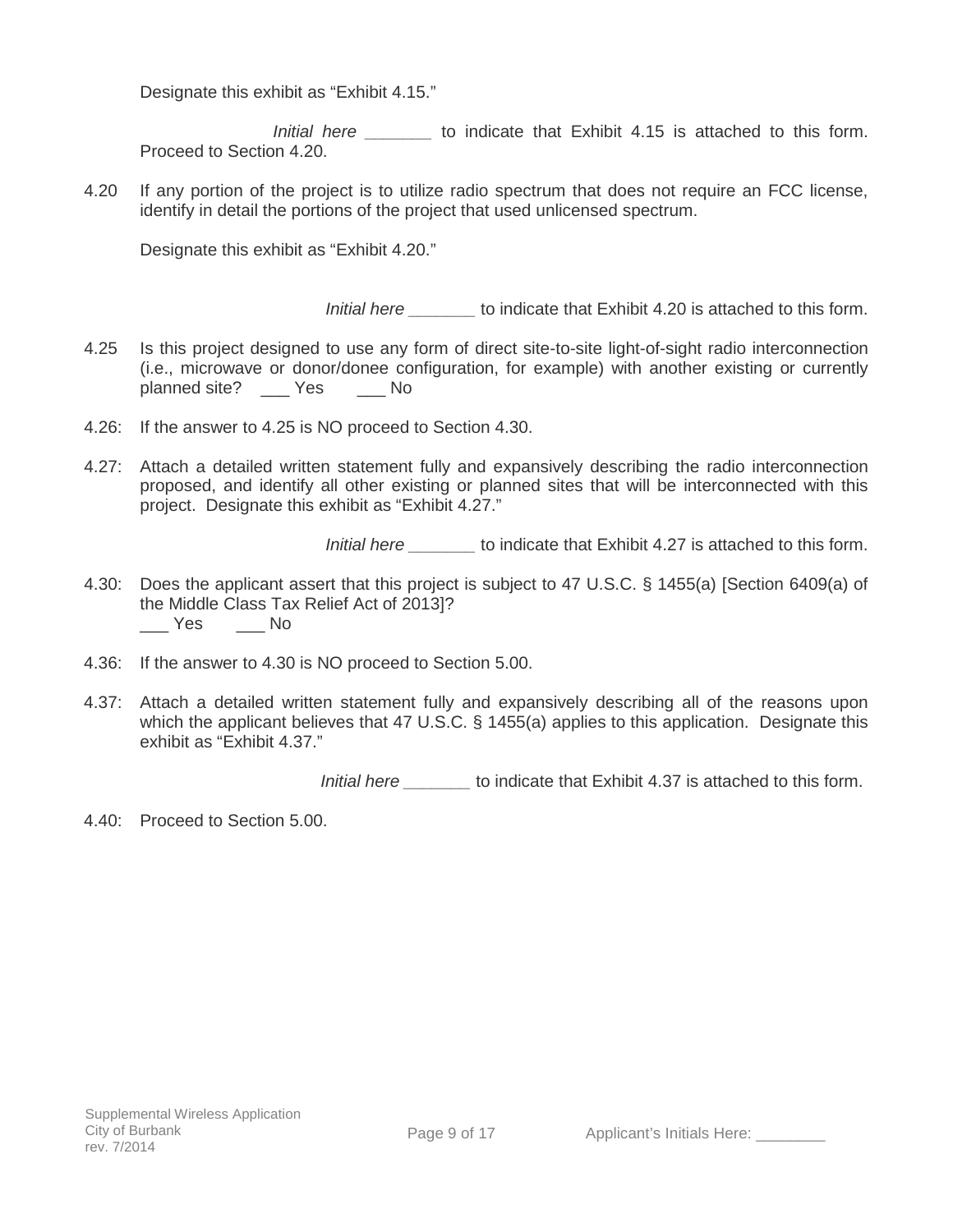### 5.00: **Build-Out Requirements**

5.01: Do any of radio services to be provided from the Project require the FCC licensee to provide specific radio frequency/population build-out coverage pursuant to the underlying FCC license conditions?

\_\_\_ Yes \_\_\_ No

- 5.02: If the answer to 5.01 is NO proceed to Section 6.00.
- 5.03: Have all of the FCC build-out requirements been met for all licenses covering all radio services proposed at this Project? \_\_\_ Yes \_\_\_ No
- 5.04: If the answer to 5.03 is YES proceed to Section 6.00.
- 5.05: Disclose by licensee FCC call sign all build-out requirements/obligations which have not yet to be met, and the known or estimated date when the remaining build-out requirements will be met. Designate this exhibit as "Exhibit 5.05."

*Initial here* to indicate that Exhibit 5.05 is attached to this form.

5.10 Will this proposed site be interconnected via radio frequency transmissions to any other site or sites now constructed, proposed, or anticipated? For the purpose of this question, interconnection includes one or more radio frequency links to provide for 'back-haul' from this site to a switching center or centralized node location.

\_\_\_ Yes \_\_\_ No

- 5.11: If the answer to 5.10 is NO proceed to Section 6.00.
- 5.15 Identify by physical address (or if none, by geographic description) all other sites, regardless of whether now constructed, proposed, or anticipated, that are to be interconnected with this Project site. Disclose in technical detail the proposed method of interconnection. Designate this exhibit as "Exhibit 5.15."

*Initial here \_\_\_\_\_\_\_* to indicate that Exhibit 5.15 is attached to this form.

5.20 Proceed to Section 6.00.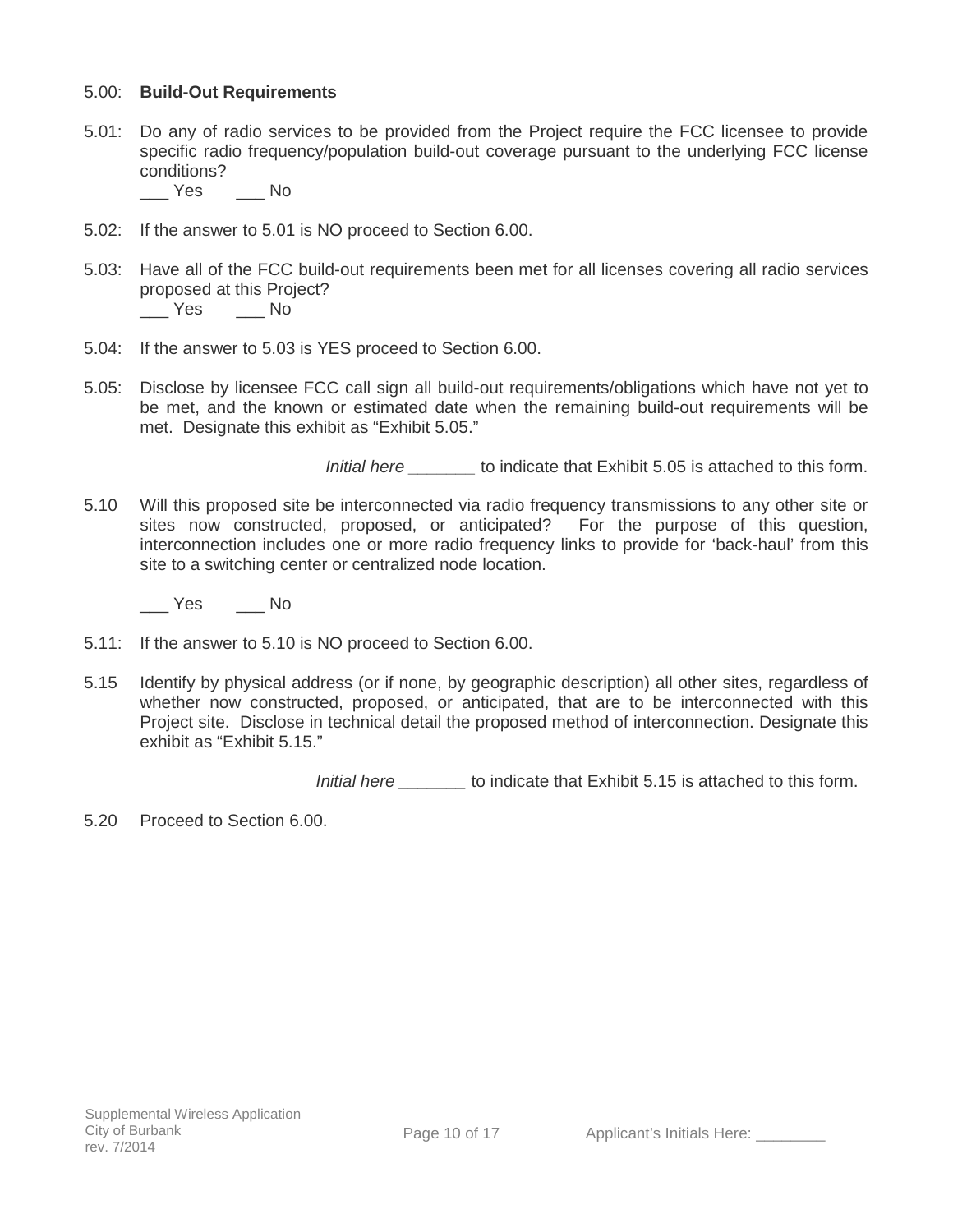### 6.00: **Radio Frequency Coverage Maps**

- 6.03 If no geographic coverage area is identified by the entity controlling the RF emissions from the Project, *initial here \_\_\_\_\_\_\_* and proceed to Section 7.00.
- 6.10: Where a licensee intends to provide radio frequency coverage from the Project to an identified geographic coverage, the coverage maps and information requested in Section 6 are required Exhibits.

Distributed Antenna System (DAS) providers who are providing antenna facilities for use by other parties: You must provide radio frequency coverage maps prepared by the FCC licensee(s) or other non-licensed users that will control the RF emissions from this Project. The radio frequency maps required by this section must reflect the existing and future RF emissions of the FCC licensee(s) or other non-licensed users. Supplemental DAS site-specific RF coverage maps provided by the DAS applicant are acceptable.

Radio frequency coverage maps required here that are completed by a DAS provider are unacceptable if they are not the FCC licensee or in full control of the RF emitter for the particular wireless service transmitted through the Project.

- 6.15 For the coverage maps required here, the following mandatory requirements apply. Failure to adhere to these requirements may delay your application's determination of completeness.
	- a. The size of each submitted map must be no smaller than 11" by 8.5." Each map must be of the same physical size and map area scale. Each map must use the same base map (i.e., same streets and legends shown on all).
	- b. If the FCC rules for any proposed radio service defines a minimum radio frequency signal level that level must be shown on the map in a color easily distinguishable from the base paper or transparency layer, and adequately identified by RF level and map color or gradient in the map legend. If no minimum signal level is defined by the FCC rules you must indicate that in the legend of each RF coverage map. You may show other RF signal level(s) on the map so long as they are adequately identified by objective RF level and map color or gradient in the map legend.
- 6.20: Provide a map consistent with the requirements of 6.15 showing the existing RF coverage within the City of Burbank on the Applicant's same network, if any (if no existing coverage, so state). This map should not depict any RF coverage to be provided by the Project. Designate this exhibit as "Exhibit 6.20."

 *Initial here \_\_\_\_\_\_\_* to indicate that Exhibit 6.20 is attached to this form.

6.25: Provide a map consistent with the requirements of 6.15 showing the RF coverage to be provided only by the Project. This map should not depict any RF coverage provided any other existing or proposed wireless sites. Designate this Exhibit "Exhibit 6.25."

*Initial here* to indicate that Exhibit 6.25 is attached to this form.

6.30: Provide a map consistent with the requirements of 6.15 showing the RF coverage to be provided by the Project and by all other existing wireless sites on the same network should the Project site be activated. Designate this exhibit as "Exhibit 6.30."

*Initial here* to indicate that Exhibit 6.30 is attached to this form.

6.40 Proceed to Section 7.00.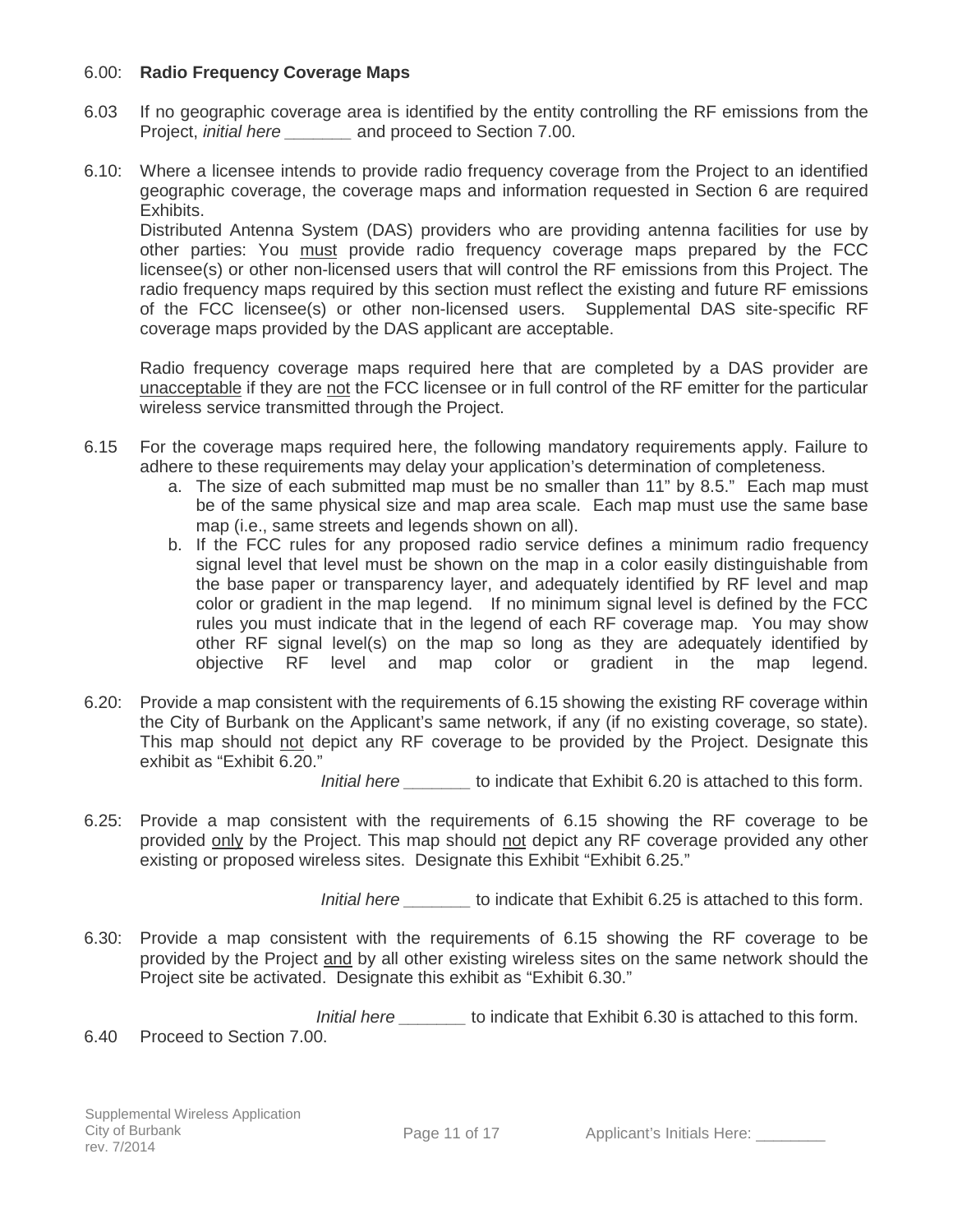# 7.00: **Project Photographs and Photo Simulations**

- 7.01: The Applicant shall submit photo simulations consistent with the following standards:
	- 1. Minimum size of each base photo and each photo simulation must be 10 inches by 8 inches (landscape orientation). Each base photo and matching photo simulation must be the same size. **Single sheets of 11 x 8 ½ inches showing base photos and photo simulations on the same page are unacceptable**.
	- 2. All elements of the Project as proposed by the Applicant which can be seen from any point at ground level, or from any level within or on buildings within 500 feet of the Project must be shown in one or more close-in photo simulations (i.e., panel antennas, omni-directional antennas, GPS antennas, antenna camouflage devices, cable trays, equipment cabinets, working lights, etc.).
	- 3. The overall Project as proposed by the Applicant must be shown in three or more area photo simulations. Base photographs must, at a minimum, be taken from widely scattered positions of 120 degrees. A map detail showing each location where a photograph was taken, the proposed site, and the direction to the site from each photo location must be included. Base photographs taken from locations that have some physical feature obscuring the Project site, and the photo simulations associated with those same base photographs, are not acceptable.

Attach all base photographs and photo simulations to this application marked as Exhibit 7.01.

The purpose of the photo simulations is to allow the City of Burbank to visualize the Project as completed, therefore the number of site photos, and photo simulations, and the actual or simulated camera location of these photos and photo simulations are subject to City of Burbank determination. The Applicant should submit photos and photo simulations consistent with these instructions, and be prepared to provide additional photos and photo simulations should they be requested by the City of Burbank.

The Applicant certifies by initialing in the space at the end of this paragraph that all of the photos and photo simulations provided for Exhibit 7.01 are accurate and reliable photographic representations of the current project site and the proposed project to be constructed or modified, and that the Applicant is fully aware that the City of Burbank will rely on all of the photos and photo simulations provided in Exhibit 7.01 when it considers approval of this Project, and later when determining project completion.

 *Applicant's initials: \_\_\_\_\_\_\_\_\_\_\_* 

7.20 Proceed to Section 8.00.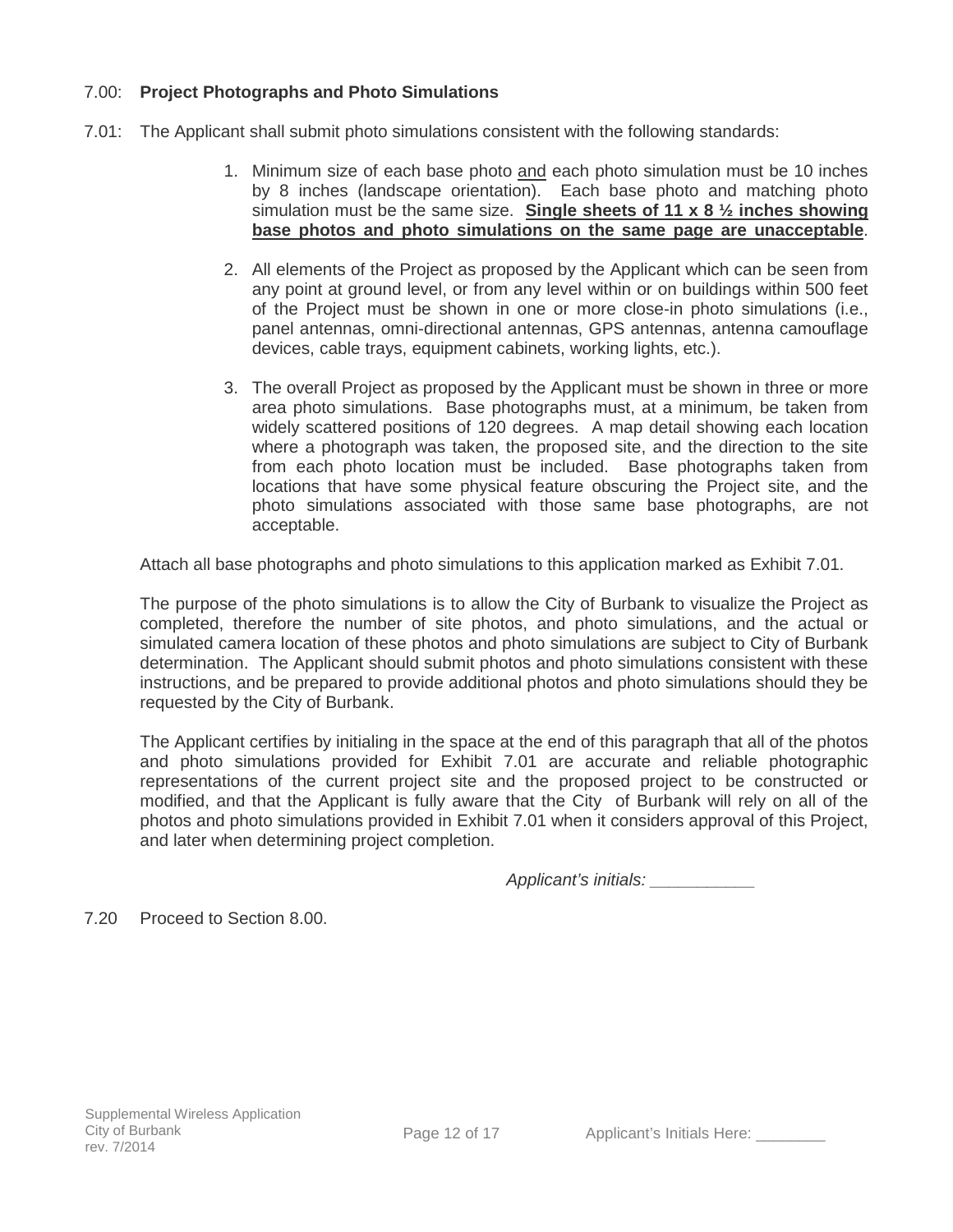#### 8.00: **Alternative Candidate Sites**

- 8.01: Amateur radio applicants proceed to Section 9.00.
- 8.02: Has the Applicant or Owner or anyone working on behalf of the Applicant or Owner secured or attempted to secure any leases or lease-options or similar formal or informal agreements in connection with this Project for any sites other than the proposed Project site?

\_\_\_ Yes \_\_\_ No

- 8.03: If the answer to 8.02 is NO proceed to Section 8.05.
- 8.04: Provide the physical address of each such other location, and provide an expansive technical explanation as to why each such other site was disfavored over the Project site. Designate this exhibit as "Exhibit 8.04."

*Initial here* to indicate that Exhibit 8.04 is attached to this form.

8.05: Considering this proposed site, is it the one and only one location within or outside of the City of Burbank that can possibly meet the objectives of the Project?

\_\_\_ Yes \_\_\_ No

- 8.04: If the answer to 8.05 is NO, proceed to Section 9.00.
- 8.05: Provide a technically expansive and detailed explanation supported as required by comprehensive radio frequency data and all other necessary information fully describing why the proposed site is the one and only one location within or outside of the City of Burbank that can possibly meet the radio frequency objectives of the Project. Explain, in exact and expansive technical detail, all of the objectives of this Project that can be achieved only at this Project site, and why.

Designate this exhibit as "Exhibit 8.05."

 *Initial here \_\_\_\_\_\_\_* to indicate that Exhibit 8.05 is attached to this form.

8.20 Proceed to Section 9.00.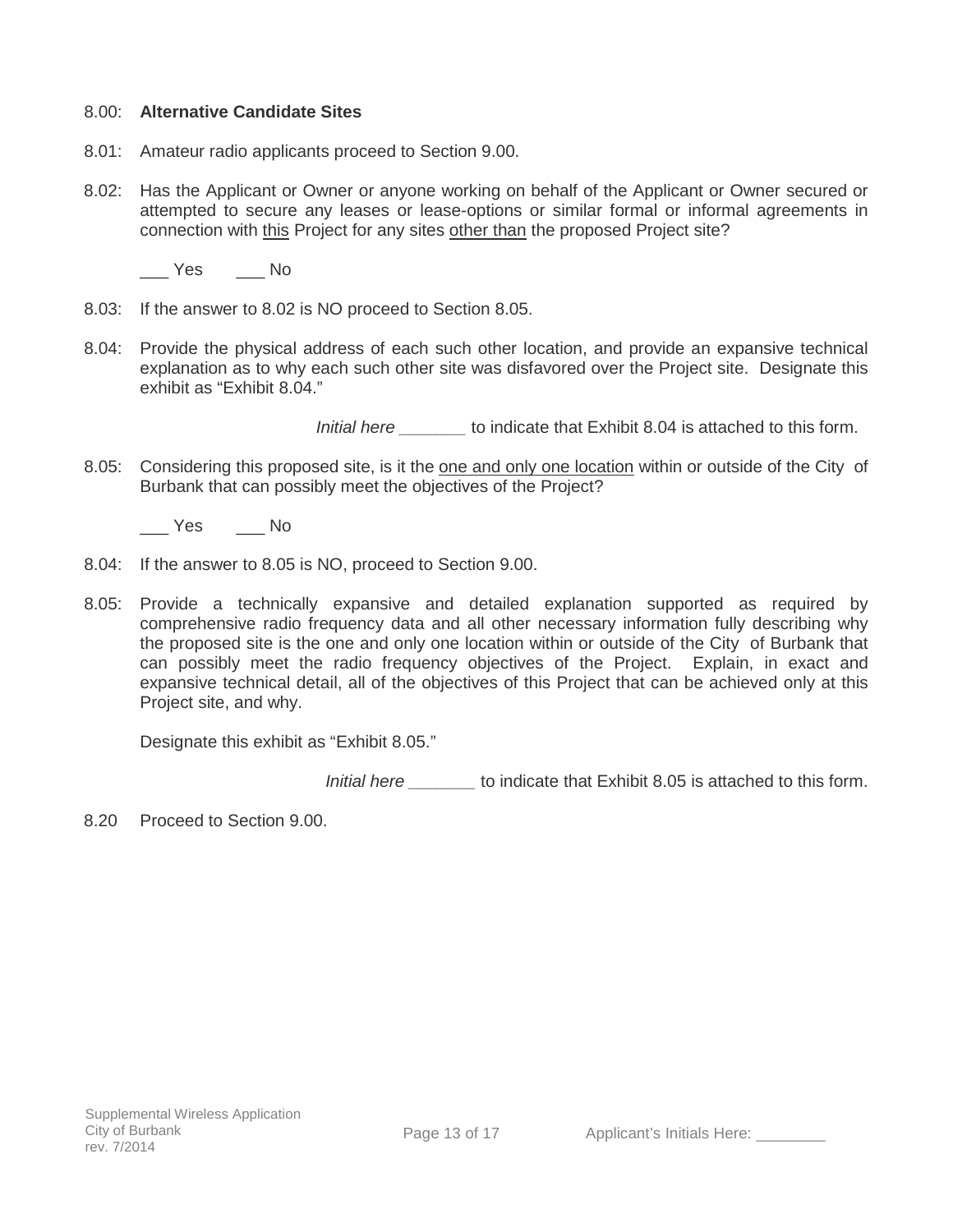## 9.00: **Identification of Key Persons**

9.01: Identify by name, title, company affiliation, work address, telephone number and extension, and email address of the key person or persons most knowledgeable regarding this Project so that the City of Burbank may contact them with questions regarding the Project:

| 9.10 | Name:<br>Title:<br>Company Affiliation:<br><b>Work Address:</b><br>Telephone / Ext.:<br>Email Address:        | Person responsible for the final site selection for the Project;             |
|------|---------------------------------------------------------------------------------------------------------------|------------------------------------------------------------------------------|
| 9.20 | Name:<br>Title:<br><b>Company Affiliation:</b><br><b>Work Address:</b><br>Telephone / Ext.:<br>Email Address: | Person responsible for the radio frequency engineering of the Project;       |
| 9.30 | Name:<br>Title:<br>Company Affiliation:<br><b>Work Address:</b><br>Telephone / Ext.:<br>Email Address:        | Person responsible for rejection of other candidate sites evaluated, if any; |

9.50 Proceed to Section 10.00.

Page 14 of 17 Applicant's Initials Here: \_\_\_\_\_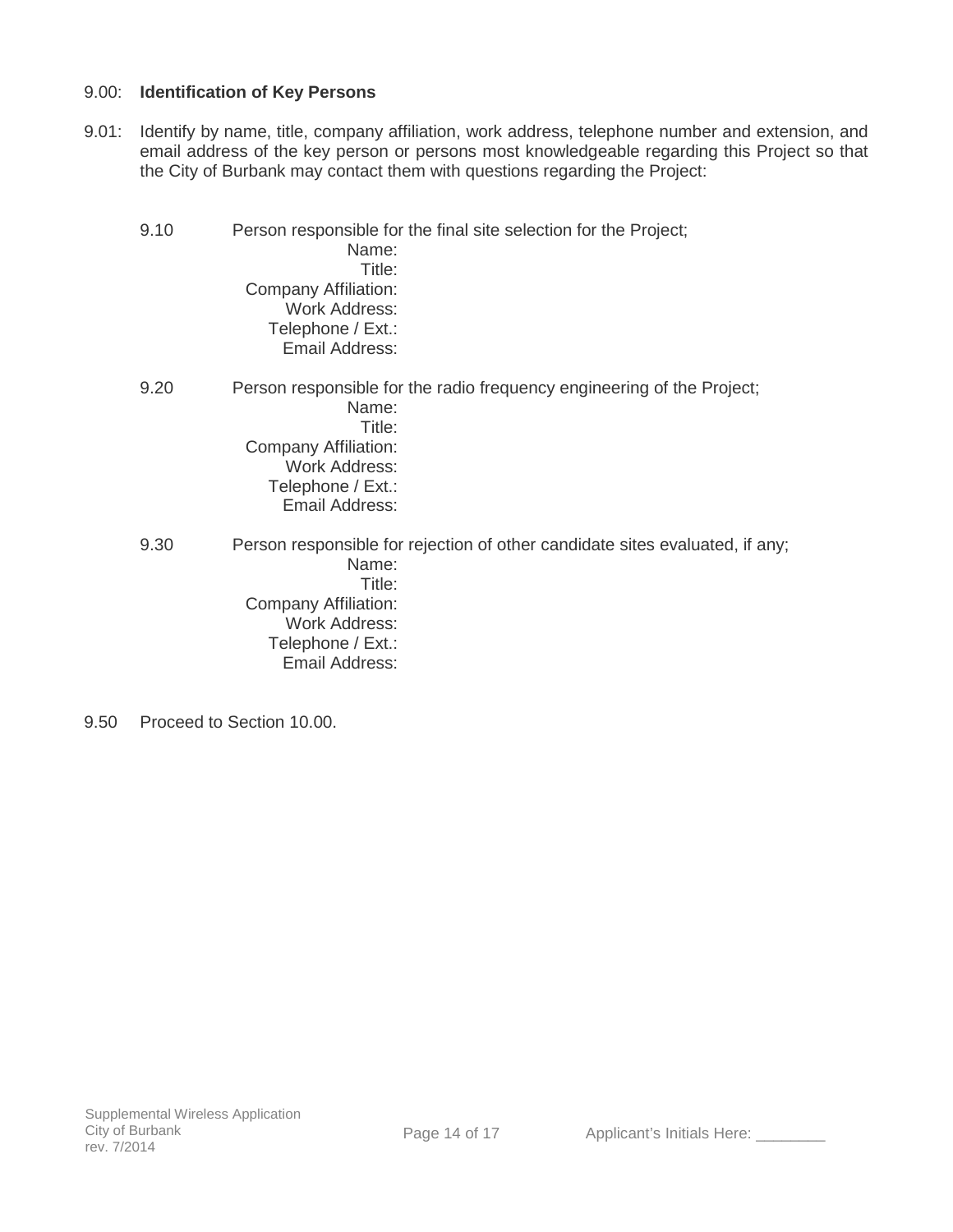### 10.00 **Noise Study**

10.01 A noise study for the proposed WTF shall be prepared by a qualified engineer. The noise study shall include, but is not limited to an analysis of equipment such as air conditioning units and backup generators and shall indicate that any noise generated by the proposed WTF and associated equipment will be in compliance with applicable noise regulations.

 *Initial here \_\_\_\_\_\_\_\_* to indicate that the Exhibit 10.01 is attached to this form.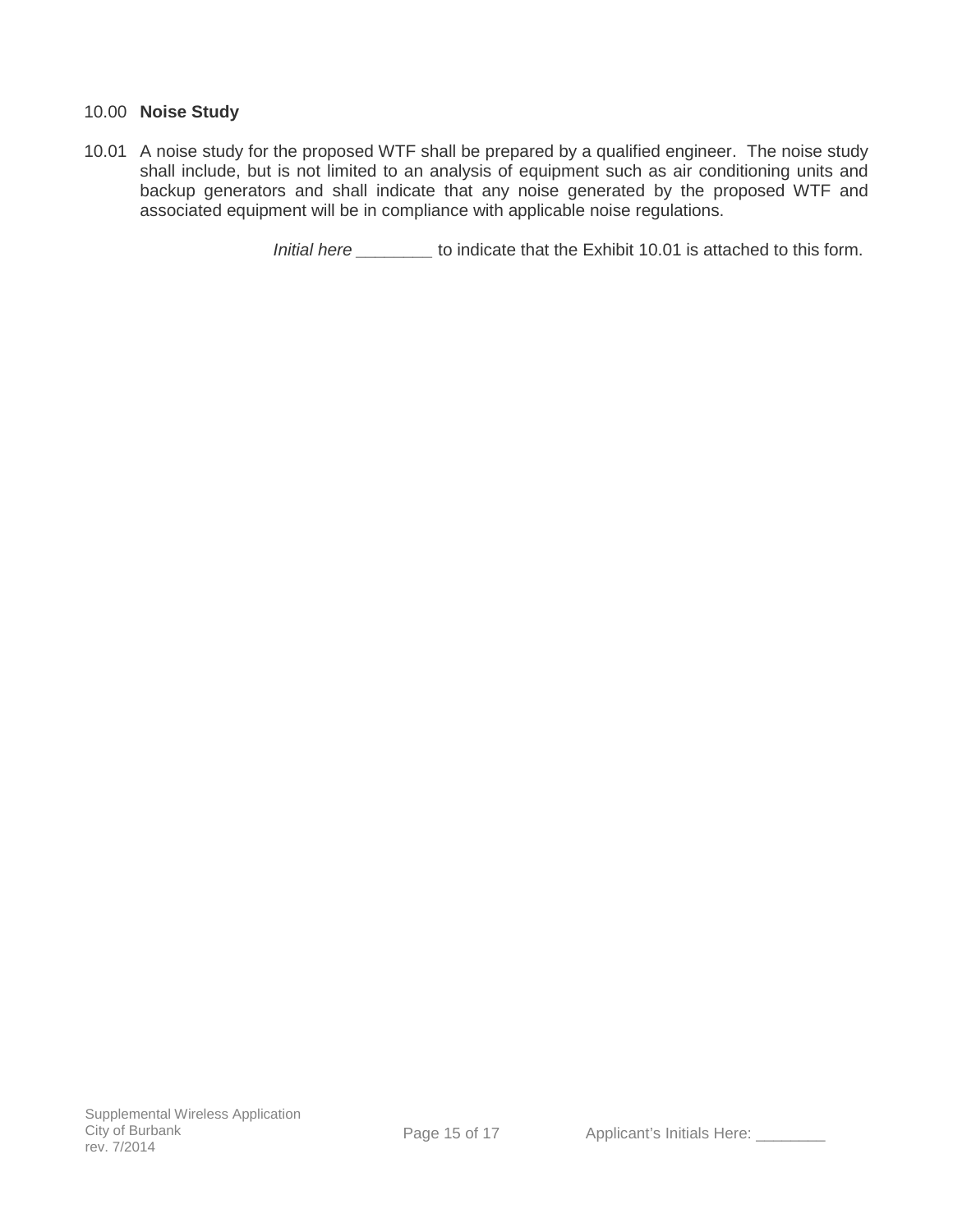### **11.00 Additional Information to be Provided by Applicant**

11.01 Will any Hazardous Substances, as specified in The Hazardous Substances List found in Chapter 3.2, Subchapter 1, Article 5, Subsection 339 of the California Occupational Safety and Health Regulations be used at the Project site? If yes, please provide a separate explanation and designate this exhibit as "Exhibit 11.01"

\_\_\_ Yes \_\_\_ No

*Initial here* to indicate that Exhibit 11.01 is attached to this form.

11.02 You are invited and encouraged to provide any additional written information of any kind that you wish the City of Burbank to consider in connection with your proposed project.

If you wish to attach additional written information, designate this exhibit as "Exhibit 11.02"

*Initial here \_\_\_\_\_\_\_* to indicate that Exhibit 11.02 is attached to this form, *or initial here \_\_\_\_\_\_\_* to indicate that there is no Exhibit 11.02 attached.

11.20 Proceed to Section 12.00.